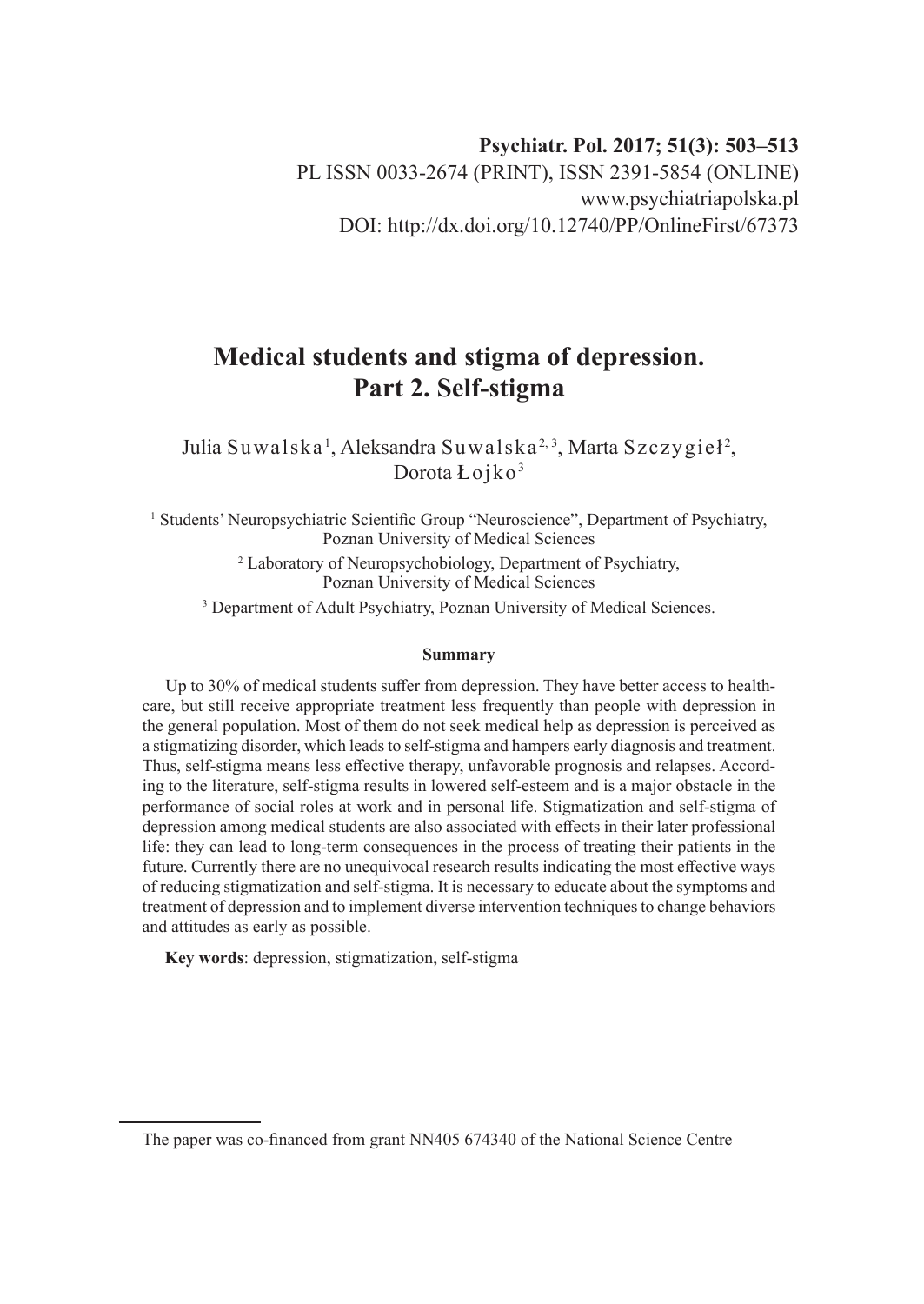## **Depression in medical students**

Medical students suffer from depression and other mental disorders more frequently than the general population and their quality of life is lower than that of other peers. The prevalence of depression among medical students is 10–25% [1–5]. In a review of the literature published in the years 1990–2010 Ibrahim et al. [6] found that the prevalence of depression among medical students was in excess of 30%, i.e., much higher than the figure for the general population, estimated in the US at 9% [7]. Also studies conducted among Polish students showed that as many as 21.7% of them had used the help of a psychologist or a psychiatrist, with further 36.5% declaring the wish to remain under psychological care [8]. The incidence of depression depends on applied diagnostic criteria and research tools as well as on the age of the respondents, and more precisely, on a year of study in which the research was conducted. Rosal et al. reported that the prevalence of depression among students beginning their medical studies was similar to the frequency seen in the general population of young people, but the percentage of depression sufferers increases much more in the group of medical students as their education progresses compared to the comparative group [9]. In a study carried out by Mojs et al. [10] first year medical students showed much greater intensity of the symptoms of depression compared with students in their later years. Many factors contribute to the occurrence of depression in students – the vicious circle of stress, fear and mood disorders from the very beginning of medical studies is caused by sleep deprivation, a poor diet, lack of regular physical activity, high own and social expectations as well as insufficient support systems. A review of studies on the mechanisms of depression in students will be presented in a separate paper.

# Stigmatization and self-stigma

Stigmatization means an attitude of social disapproval, negative perception of a specific group of people due to their physical or mental characteristics, lifestyle, system of values or other attributes [11]. Stigmatization of a mentally ill person is a multi-stage process leading to the rejection of the individual, his/her discrimination and exclusion from functioning in various areas of social life [12, 13]. The patient is often also subject to social stigmatization and as a person coming from a stigmatizing society shares the opinions expressed by the majority and succumbs to self-stigma [14]. In the literature, self-stigma is referred to as "the other illness" leading to lower self-esteem and constituting the main obstacle in performing social roles, at work and in personal life [12].

## Self-stigma of medical students

Although, during their studies, medical students receive information on mental disorders and their treatment they often do not consider depression to be an illness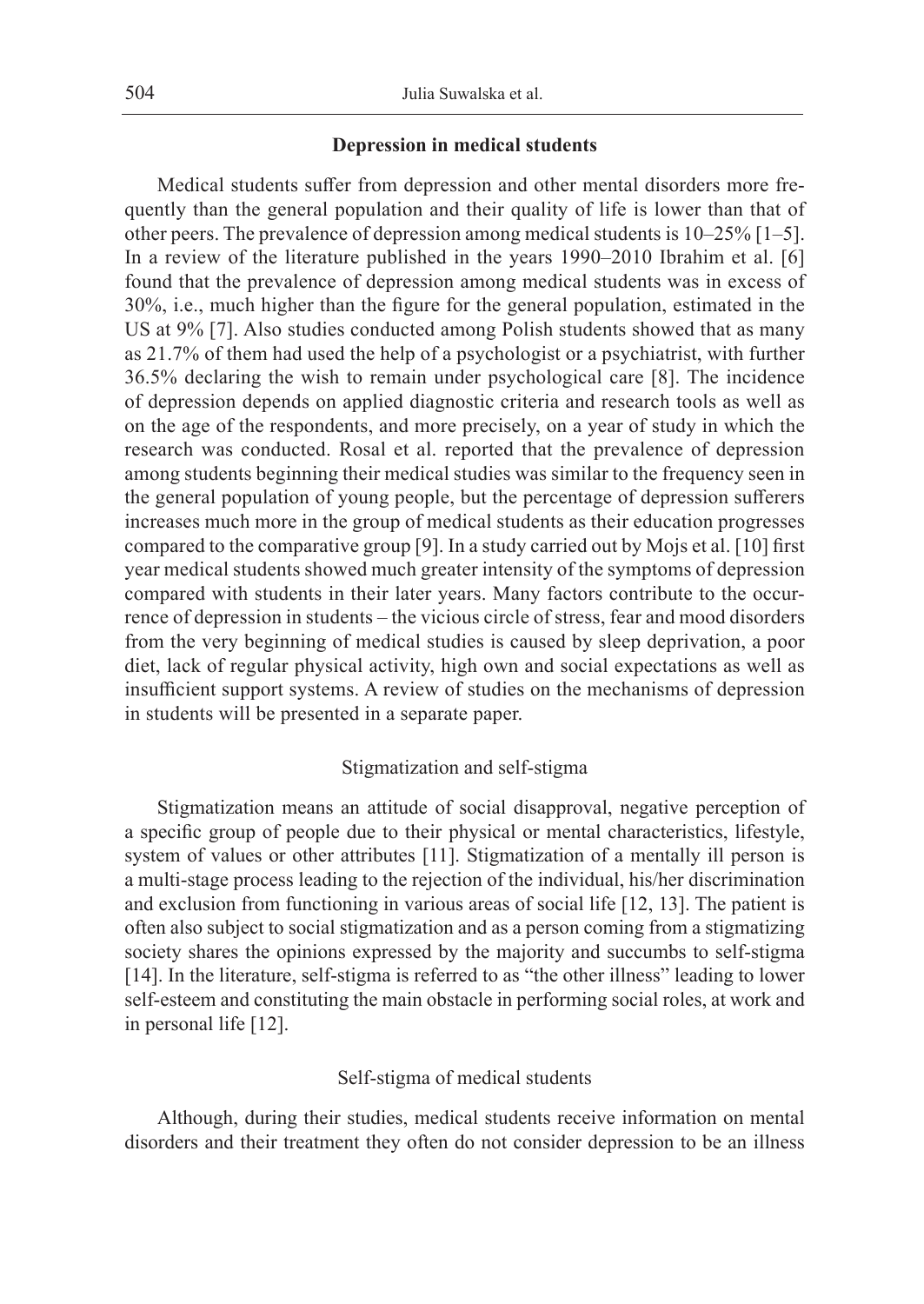requiring therapy [5]. It would appear that they have better access to healthcare, but despite this they receive the appropriate treatment less often than persons with depression in the general population  $[15, 16]$ . This is due to the fact  $[17]$  that more than fifty per cent of students with symptoms of depression fear that disclosing their illness may be risky. In this group, over 60% of students thought that seeking help would mean that their own ability to cope with the illness was insufficient. These results indicate that students with depression feel stigmatized by their colleagues and academic teachers, and this stigmatization/self-stigma associated with depression and using psychiatric help may constitute a barrier to seeking treatment [1, 15, 16]. In the group of depression patients among first and second year medical students in as many as 30% stigmatization was an obstacle to seeking professional help. Nearly 40% of students reported the lack of confidentiality as a barrier to starting treatment and 24% spoke of concerns that the information about therapy would be noted in their university documentation [15]. Students also fear that disclosing their depression may adversely affect their medical education or reduce their chances when applying for a residency [1, 15, 16]. Rosenthal and Okie [5] quote statements made by students who do not seek treatment for depression because "as a medical student you should simply deal with it yourself". Only a quarter of medical students with depression receive treatment [1]. In the course of studies on stigmatization and self-stigma of medical students subjects have been asked about various aspects of perceiving patients. In parallel, their symptoms of depression, levels of stress and the burn-out syndrome have been assessed using questionnaires, interviews and surveys.

Schwenk et al. [17] studied all students at the Medical University in Michigan using an online questionnaire regarding symptoms of depression in medical students and their perception of persons with depression. Among 505 respondents, symptoms of moderate to severe depression were observed in 14.3% of them. Compared with students with no symptoms of depression or with mild depression these persons more frequently ticked the answer: "if I had depression other students would respect my opinion less" (56.0% vs. 23.7%); they also feared that faculty members would perceive them as unable to perform their duties. Men, more often than women, thought that students with depression may pose a risk to patients (36.3% vs. 20.1%). First and second year students thought more frequently than third and fourth year students that seeking help in depression would make them feel less intelligent (34.1% vs. 22.9%).

Nieuwsma and Pepper [18] studied convictions regarding the etiology of depression and the perception of stigmatization in depression as well as the possibility to control mood and the efficacy of various methods of treating this disorder. Opinions of students who had previously received treatment for depression were compared with those of students who had never experienced this illness. The results demonstrated that the participants who had once suffered depression thought that this disorder was associated with greater stigmatization compared with the opinions of those who had never had depression. The etiological model considered by them to be the cause of depression was not associated with their perception of stigmatization associated with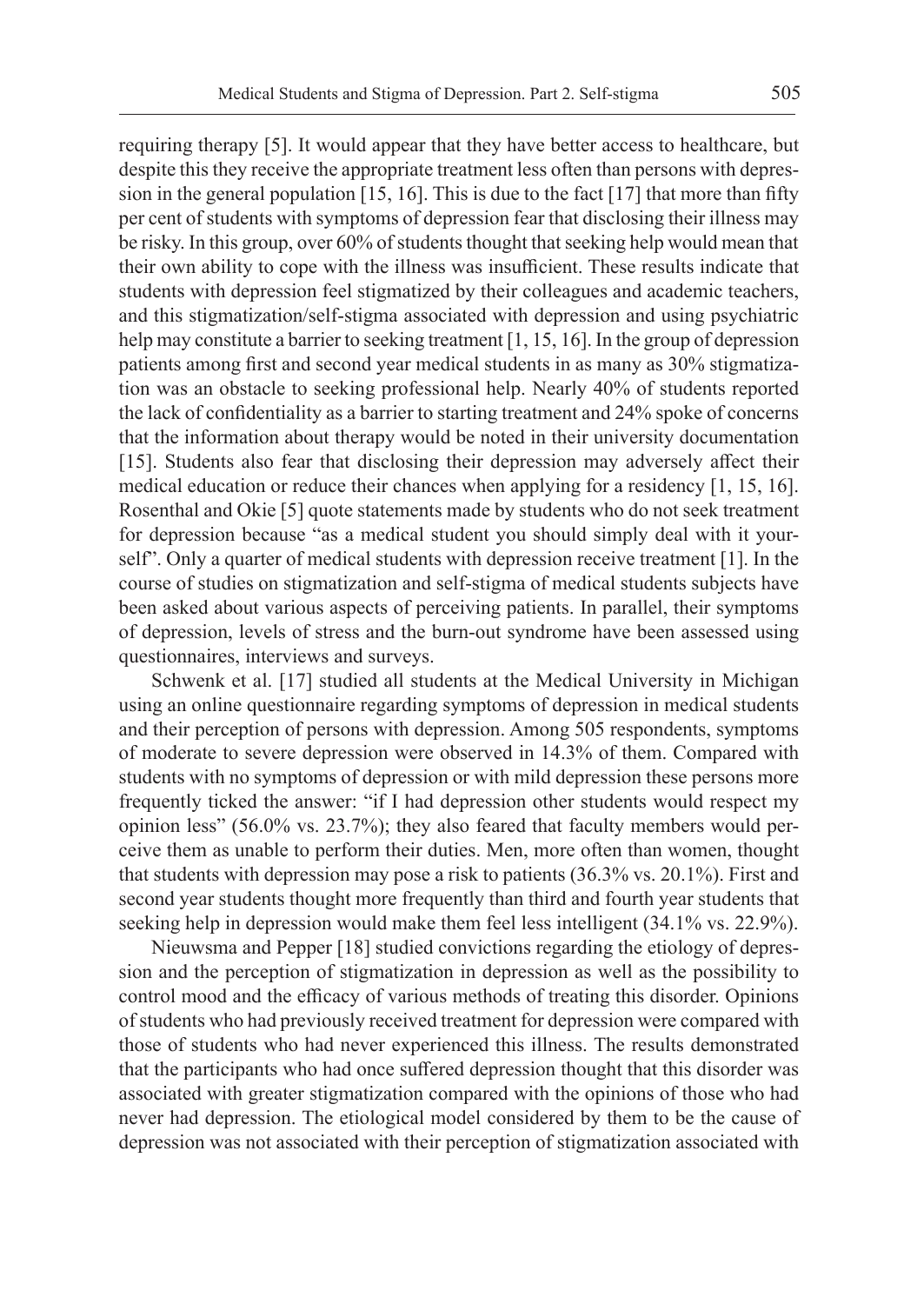depression. However, the causes of depression chosen by students did correlate with the preferred treatment method and the belief in the ability to control mood.

A study conducted by Givens and Tjia [15] aimed at evaluating symptoms of depression using Beck's Depression Inventory, and at identifying barriers to seeking proffessional help among students suffering from depression. Among 194 students at a Medical University in California depressive symptoms were observed in 24%. Only 22% of them used outpatient psychiatric care. The most frequently reported barriers to seeking help were: lack of time (48%), lack of confidentiality (37%), stigmatization associated with receiving psychiatric treatment (30%), price (28%), as well as fear of unwanted intervention (26%).

An online study by Cheng et al. [19] included 1,010 medical students at four medical universities in Australia. They were asked, among others, about their beliefs regarding depression sufferers and about the feeling of self-stigma (25% of respondents stated that they had suffered from depression in the past). Most students disagreed with statements pertaining to self-stigma, but more than four-fifths shared beliefs stigmatizing depressed patients (including the belief that "depression is not a real medical illness"). A higher level of self-stigma was shown by students (more than one third of the total) presenting a greater degree of stress (according to the scale used in the study). Persons who reported previous history of anxiety disorders showed greater stigmatization of depression sufferers.

Chew-Graham et al. [16] studied the causes of stress and the attitude of medical students towards seeking help in the event of psychiatric disorders. The study was carried out among medical students at Manchester University using partly structured interviews. The study group was representative, selected in respect to sex, ethnic origin and nationality (British citizens and others). Students admitted that studying medicine was very stressful. They also indicated that stigmatization of mental illnesses dominated among students and did not cease with time and was still present later, at work. Avoiding professional help begins early and is associated with the conviction that a mental disorder will be seen as a sign of weakness and will have negative consequences for the professional career.

A study conducted by Wimsatt et al. [20] aimed at early detection of factors causing the feeling of stigma among medical students with depression, as well as at designing programs reducing stigmatization. The study was carried out using a questionnaire assessing symptoms of depression, attitudes towards the mentally ill and potential sources of stigmatization associated with depression. Nearly 15% of students reported having been diagnosed with depression in the past. A majority of respondents indicated that, if depressed, they would feel embarrassed if their friend knew. Many expressed the belief that disclosing depression could adversely affect their career development. The study identified three basic stigma factors: perceiving depression as a personal weakness, fear of disclosing the illness to others and the belief that depression leads to social or professional discrimination. Students linking depression with a personal weakness perceived treatment as less effective and the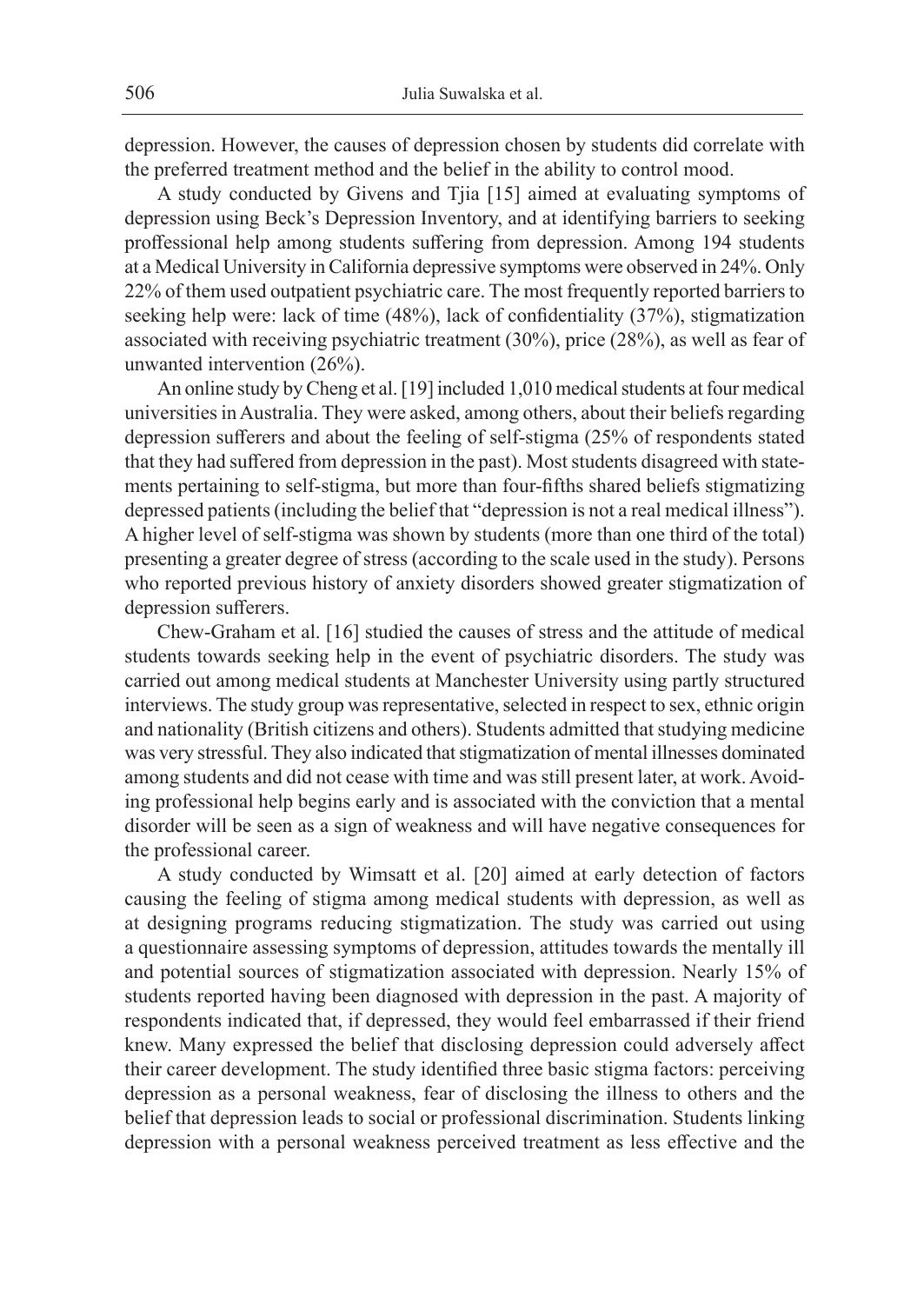academic environment as more competitive. Those who indicated social stigmatization considered treatment and consultations with an expert to be less helpful and they associated depression with the inability to cope. Depression of the respondents was associated, to greatest extent, with the expected stigmatization in the form of social or professional discrimination.

A study conducted at the Yale Medical University [21] aimed at establishing a connection between stress, burn-out, stigmatization, depression and seeking help among medical students. An online survey was carried out among 183 respondents. As many as a quarter of the surveyed students thought that their problems with mental health had increased after commencing their studies, but a majority stated that they felt no discomfort in seeking help in the case of an illness. Those admitting to having a problem with this more frequently showed greater problems with mental health and sought no treatment. Vankar et al. [22] studied the severity of depression and the feeling of stigmatization associated with developing depression among students of medicine at a private medical school in India. The study included 331 students who completed the Patient Health Questionnaire (PHQ-9), as well as a partly structured survey allowing the evaluation of self-stigma, and stigmatization of depression sufferers. In the studied group, 26.6% of students showed symptoms of moderate or severe depression based on the results of the PHQ-9 score. Over 70% of respondents thought that developing depression could negatively affect their education and 52% regarded the illness as a sign of personal weakness. Women more frequently believed that other students would not like to work with a student suffering from depression (50.9% vs. 36.2%), and also that such persons were unable to perform their duties connected with studying medicine. Self-stigma associated with disclosing depression to friends and reluctance to work with someone with depression increased with every year of studies. Similarly, at a Polish university medical students denied the need for seeking specialist care in the event of diagnosing symptoms of depression [23].

A study carried out by Dyrbye et al. [24] at six medical universities pertained to seeking help in depression among medical students suffering from burn-out. The study used a questionnaire assessing the severity of burn-out, symptoms of depression, quality of life, perception of stigmatization, personal experiences, as well as the attitude towards seeking help and treating depression in the event of developing this mental illness. The survey was completed by 873 students, out of which 454 showed symptoms of burn-out. This latter group showed a greater intensity of self-stigma. Respondents who sought help due to burn-out syndrome during 12 months preceding the study indicated twice as often than others that students seeking help were seen in a negative light by their academic teachers. Medical students indicated less often that in the case of a serious emotional problem they would seek professional help (26.9%) than persons from the general American population (44.3%) or age-matched individuals (38.8%). An online survey of Polish medical students has shown that symptoms of burn-out syndrome were much more severe at the beginning and during the last period of their studies [25]; symptoms of depression have not been evaluated in that study. Currently,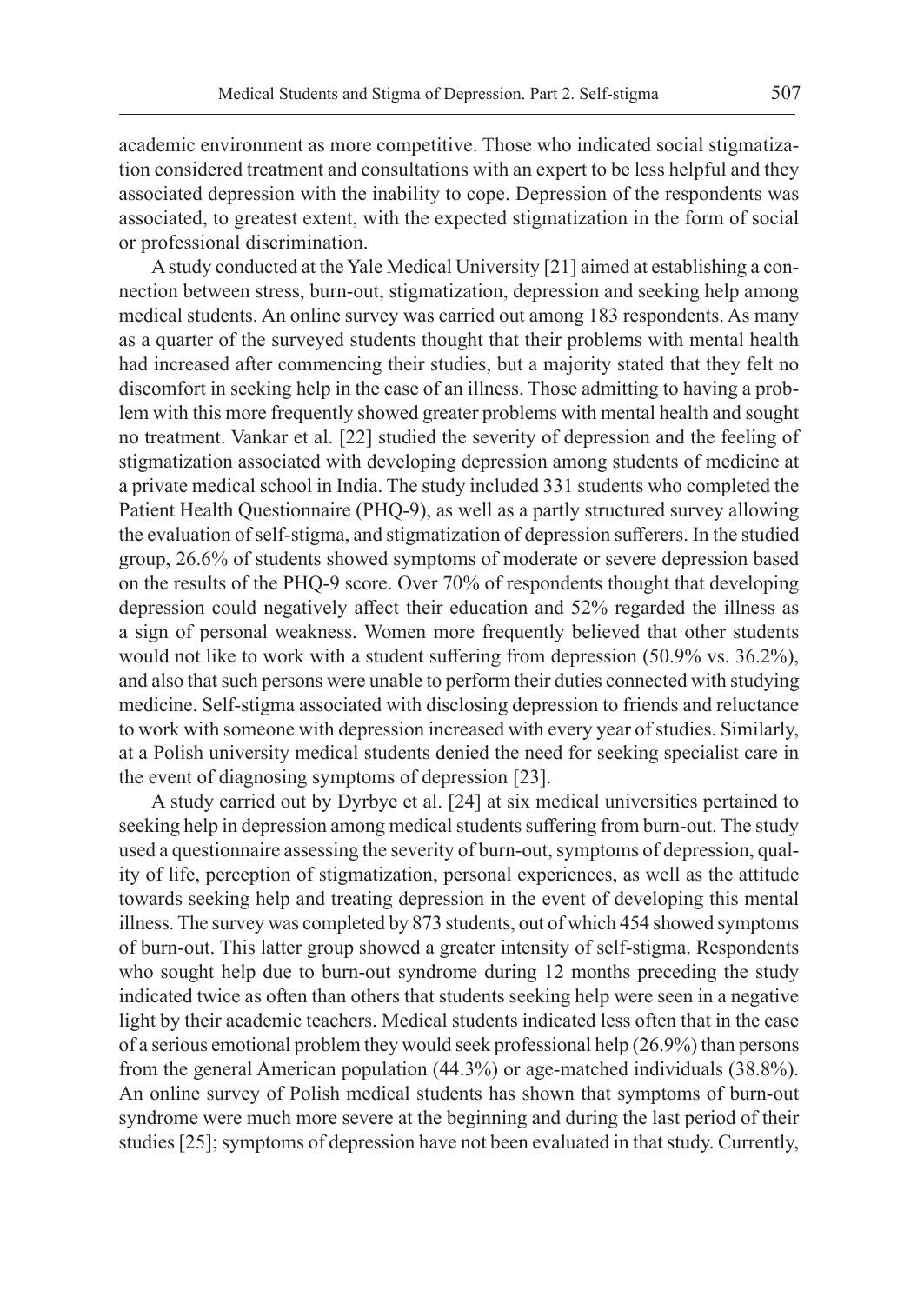studies are being conducted in a number of countries, including Poland [26, 27], using the International Depression Literacy Survey [28] developed by the Brain & Mind Research Institute, translated by us into Polish. This is a scale which gauges both the knowledge about depression (statistics, facts, symptoms), as well as attitudes, awareness and personal experiences. It also measures the level of stress of the respondents (Kessler Psychological Distress Scale  $- K10$ ) and the severity of psychological and/ or somatic symptoms (Somatic and Psychological Health Report – SPHERE) [29].

In the opinion of some authors stigmatizing attitudes of medical students are usually due to anxiety and insufficient knowledge about mental disorders [30]. Studies conducted by Sayarifard et al. [31] concerned mental health literacy, i.e., the knowledge and beliefs regarding mental illnesses, as well as their diagnosis, treatment and prevention. They were conducted at the Tehran Medical University and included 324 students. Questions in the survey concerned diagnosing mental disorders, their prevention, seeking help, stigmatization, as well as the effect of the media coverage. The studies revealed that in the event of falling ill most students would seek help among their friends and acquaintances. The main barrier to seeking help was fear of stigmatization. It is worrying that for medical students television and the Internet are the most frequently indicated sources of information about mental health. In the opinion of Tjia depression affects not only the life of medical students but may also have long-term consequences for the treatment of their patients in the future (as cited in: [5]. Students think that they should hide depression because they are taught that they are healers and not persons who can have problems on their own [5]. It is stressed that medical students are always in a situation of high expectations. They feel that they take decisions which save lives and cannot make a mistake [32]. Subsequently many doctors are not treated for depression because they fear the disclosure of their illness but "if they do not know how to treat their depression then this adversely affects the way in which they treat their patients" [5].

We are not aware of papers dealing with interventions aimed at reducing selfstigma, although it appears that self-stigma as an effect of stigmatization may be reduced following the application of interventions reducing stigma in medical students and physicians. Various stigmatization reduction methods: role-playing, training in first aid in mental illnesses, education (education interventions), sending one-off e-mail messages with information about stigmatization, direct contact with patients, education with elements of direct contact, combination of a lecture and direct contact with patients, combination of a lecture with a recorded contact with patients, direct contact with a sick peer, direct contact with the carer of a sick person, have been described. The object of the analysis was the reduction of stigmatization and the duration of such change. According to the results of a systematic review of the literature regarding the effectiveness of methods reducing stigmatization among healthcare employees and medical students [33] interventions with elements of direct contact with patients, education e-mails, filmed interviews with patients proved to be more effective in reducing stigmatization, while role-playing was not effective. Other methods may be useful,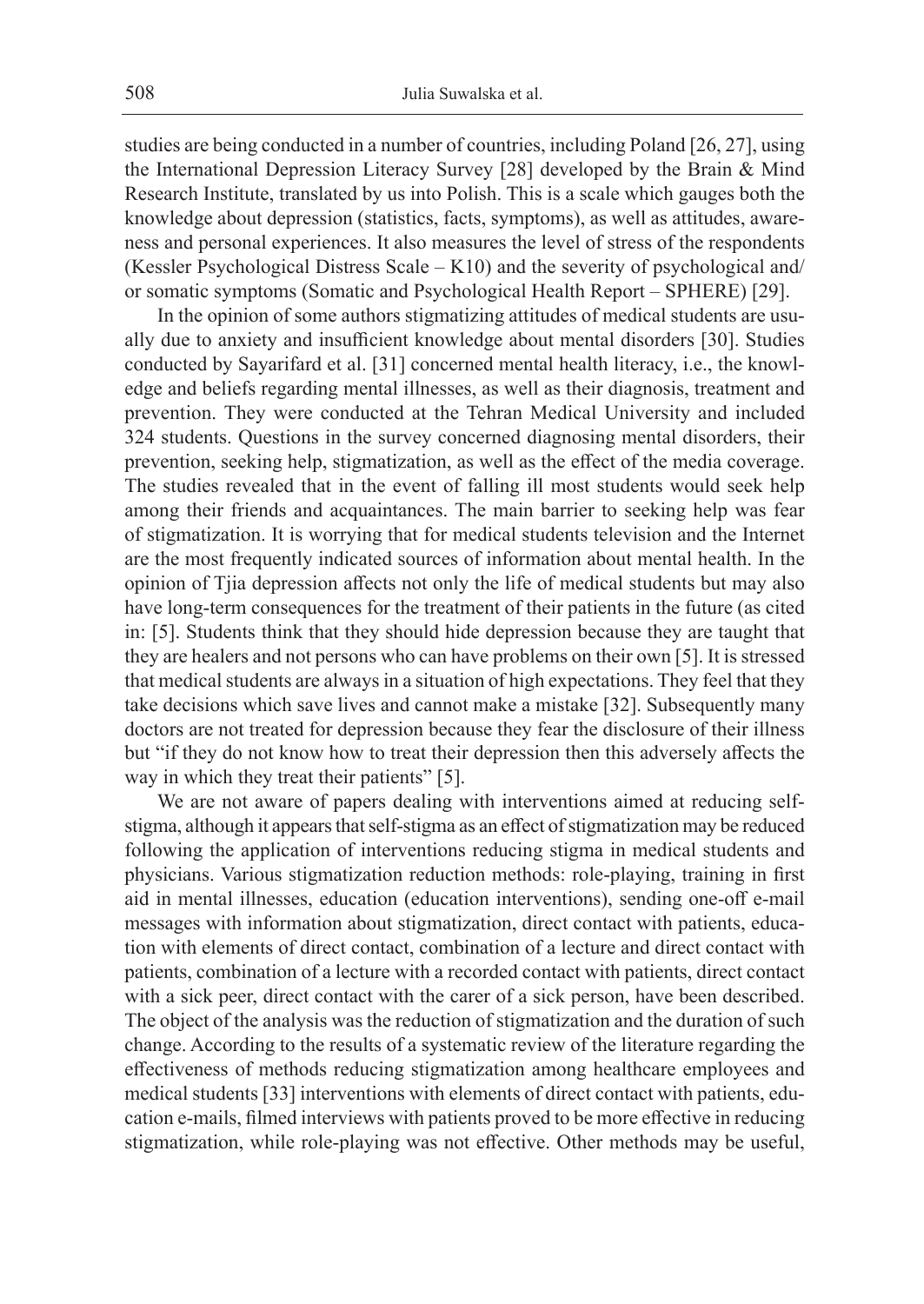but regardless of the method, follow-up studies show that the subjects sooner or later return to their previous views. This means that such activities should be repeated in order to sustain the effect. A proposition to introduce online interventions in the form of lectures, films, comments, tools for diagnosing disorders and monitoring the mental state appears interesting [34, 35].

It appears important for medical universities to use measures preventing stigmatization/self-stigma among their depression-suffering students from the beginning of the studies. Although we do not know what the far-off effects of such actions may be, it is worth pointing to solutions already in existence. In the years 2013–2015 reports containing a systematic review of the literature, online surveys, structured telephone interviews with representatives of medical universities and students, as well as guidelines regarding support for medical students showing mental disorders were published in the United Kingdom [36, 37]. This report [36] identified four main issues associated with the provision of support for medical students with depression and other mental illnesses:

- 1. Precise definition of the role and purpose of appointing a personal tutor;
- 2. Development of monitoring systems designed to identity/detect persons who may need help;
- 3. Creation of an atmosphere conducive to developing peer support;
- 4. Moving towards a model of medical care for students independent of the university – this is based on the assumption that the model of care provided by the university may amplify stigmatization.

The report [37] also listed the following tasks of medical universities relating to helping students with mental disorders:

- (a) Medical schools should create an environment where mental health issues are discussed openly in order to reduce the stigmatization associated with them. Such environment reduces stigmatization and promotes mental health;
- (b) It is very important to help students return to their studies interrupted because of mental problems. A return to a new group of students can be difficult. In addition, students fear stigmatization if their colleagues learn the reason behind their break in studying;
- (c) Medical universities should have a plan for reintegration/return to classes for every student. This plan should be discussed with the concerned student. Work on this plan should begin early, a long time before the student's return, even at the time of taking a break from the studies. Setting out clear expectations helps students and universities conduct the reintegration process;
- (d) Students in co-operation with persons responsible for assistance at medical universities should launch campaigns rising awareness of mental health issues aimed at reducing stigmatization;
- (e) It is necessary to take actions designed to convince students that they should not avoid seeking treatment out of fear of records in their university documentation and negative consequences for their future career;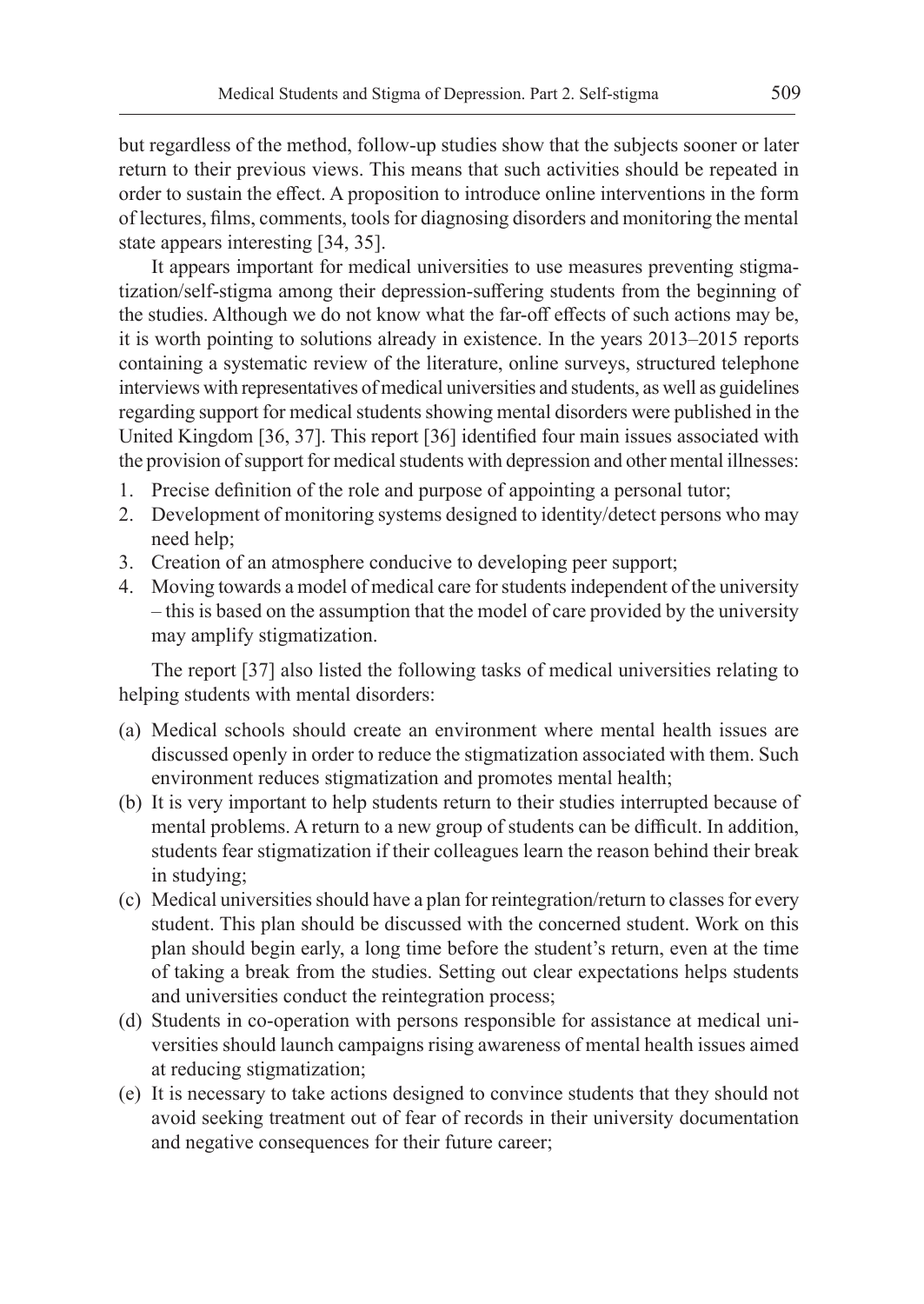(f) It is necessary to separate the function of a person providing support and a person who may take decisions regarding further studies (thus ensuring that students are able to report problems without fear that this will affect their studies).

The report led to the creation of guidelines and recommendations for medical schools [37, 38], presenting the following examples of actions:

- (a) offering help by other students, trained in providing assistance and advice on dealing with stress, since some students may prefer to first approach their peers;
- (b) lectures and courses offered at an early stage of the studies to educate students in mental health and ways of finding help if necessary;
- (c) appropriate training of staff acting as personal tutors so that they know when and where to refer students with mental problems and how to recognize mental disorders;
- (d) providing advice and psychological support to students by the university;
- (e) monitoring the progress made by students in their studies, which allows discussing any potential problems of students whose performance gives rise to concerns at the university.

The program in place at Cardiff University is described as an example of good practices [37, 38]. The program allows students with mental problems to come forward and staff to refer such students. Students are consulted by trained case managers who contact external institutions and help students gain access to medical care, and if necessary also act as their mediators/representatives at the university. At the start of the academic year all students receive written information about the system and access to persons who can help them [38]. At Cardiff University it is stressed that these services cannot operate in isolation without the university's support. This university also runs training courses for the entire personnel aimed at identifying such situations and suggesting help to persons with mental problems. A student asking for help because of mental problems should expect to receive assistance and support and not criticism and should know that asking for help does not mean weakness and that the medical university will provide this help [38].

## **Recapitulation**

As many as 30% of medical students may suffer from depression [6]. Most of them do not use medical help because depression is perceived as a stigmatizing illness which also leads to self-stigma and hampers early diagnosis and start of the treatment. This, in turn, means inferior (suboptimal) treatment, a less favorable prognosis and relapses [34]. The authors of papers on depression and self-stigma agree that it is necessary to create such conditions for medical education where depression among medical students is treated like any other medical problem requiring diagnosing, treatment and prevention. It is also necessary to ensure that students feel comfortable and secure [32, 36–38].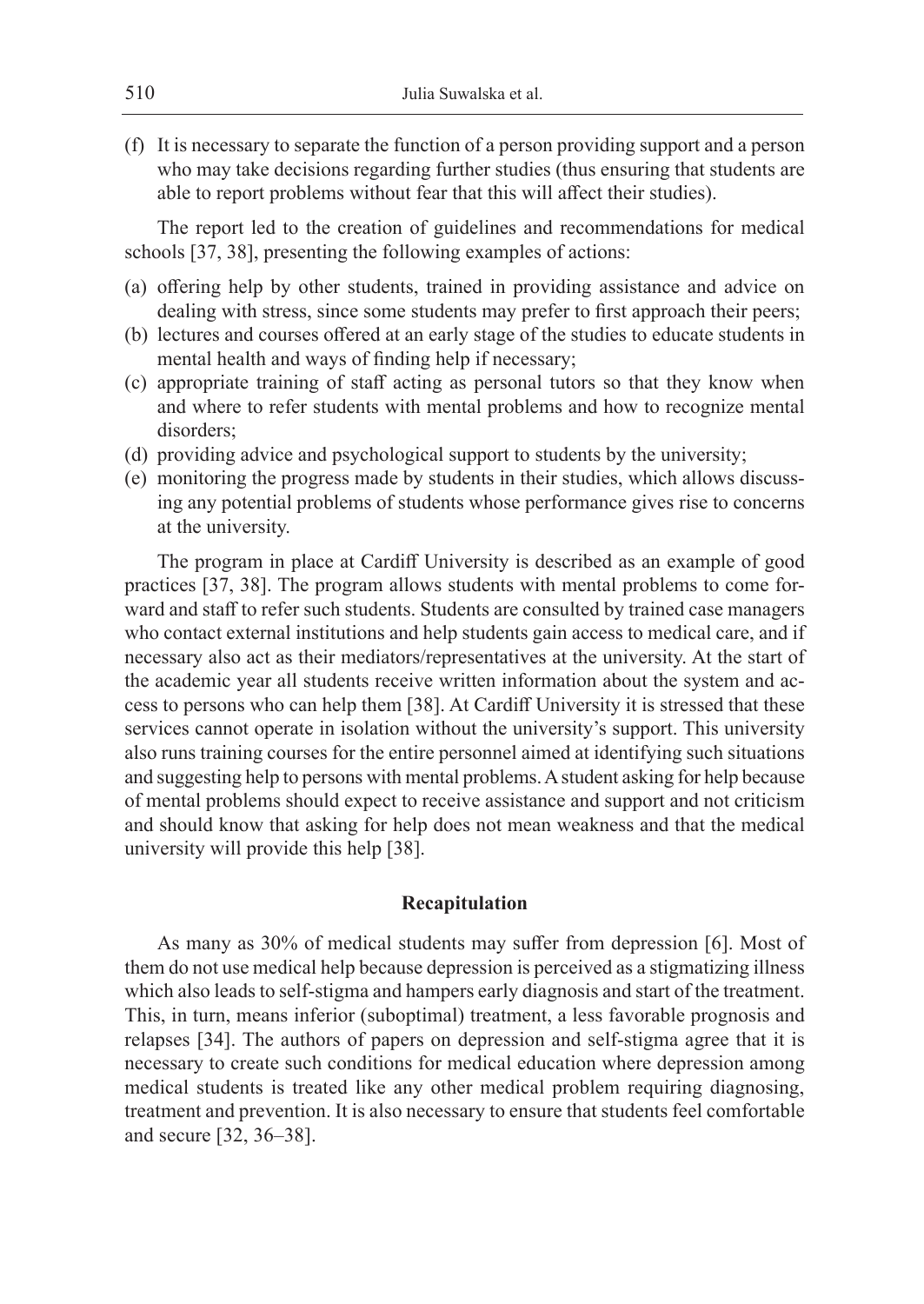## **References**

- 1. Tjia J, Givens JL, Shea JA. *Factors associated with undertreatment of medical student depression*. J. Am. Coll. Health 2005; 53(5): 219–224.
- 2. Dyrbye LN, Thomas MR, Shanafelt TD. *Systematic review of depression, anxiety, and other indicators of psychological distress among U.S. and Canadian medical students*. Acad. Med. 2006; 81(4): 354–373.
- 3. Goebert D, Thompson D, Takeshita J, Beach C, Bryson P, Ephgrave K. et al. *Depressive symptoms in medical students and residents: a multischool study*. Acad. Med. 2009; 84(2): 236–241.
- 4. Dahlin M, Joneborg N, Runeson B. *Stress and depression among medical students: a crosssectional study*. Med. Educ. 2005; 39(6): 594–604.
- 5. Rosenthal JM, Okie S. *White coat, mood indigo depression in medical school*. N. Engl. J. Med. 2005; 353(11): 1085–1088.
- 6. Ibrahim AK, Kelly SJ, Adams CE, Glazebrook C. *A systematic review of studies of depression prevalence in university students*. J. Psychiatr. Res. 2013; 47(3): 391–400.
- 7. Gonzalez O, Berry J, Mcknighty-Eliy I, Strine T, Edwards V, Lu H. et al. *Current depression among adults – United States, 2006 and 2008*. MMWR 2010; 59: 1229.
- 8. Ziemska B, Marcinkowski JT. *Badania nad stresem psychologicznym związanym ze studiami medycznymi*. Now. Lek. 2008; 77(2): 120–125.
- 9. Rosal MC, Ockene IS, Ockene JK, Barrett SV, Ma Y, Hebert JR. *A longitudinal study of students' depression at one medical school*. Acad. Med. 1997; 72(6): 542–546.
- 10. Mojs EH, Warchoł-Biedermann K, Głowacka MD, Strzelecki W, Ziemska B, Samborski W. *Are students prone to depression and suicidal thoughts?* Arch. Med. Sci. 2015; 11(3): 605–611.
- 11. Jackowska E. *Stygmatyzacja i wykluczenie społeczne osób chorujących na schizofrenię przegląd badań i mechanizmy psychologiczne*. Psychiatr. Pol. 2009; 43(6): 655–670.
- 12. Podogrodzka-Niell M, Tyszkowska M. *Stigmatization on the way to recovery in mental illness – the factors associated with social functioning*. Psychiatr. Pol. 2014; 48(6): 1201–1211.
- 13. Suwalska J, Suwalska A, Neumann-Podczaska A, Łojko D. *Medical students and stigma of depression. Part I. Stigmatization of patients*. Psychiatr. Pol. 2016 [Epub ahead of print]; DOI: http://dx.doi.org/10.12740/PP/OnlineFirst/63515.
- 14. Tyszkowska M, Podogrodzka M. *Stigmatization on the way to recovery in mental illness the factors directly linked to psychiatric therapy*. Psychiatr. Pol. 2013; 47(6): 1011–1022.
- 15. Givens JL, Tjia J. *Depressed medical students' use of mental health services and barriers to use*. Acad. Med. 2002; 77(9): 918–921.
- 16. Chew-Graham CA, Rogers A, Yassin N. *'I wouldn't want it on my CV or their records': medical students' experiences of help-seeking for mental health problems*. Med. Educ. 2003; 37(10): 873–880.
- 17. Schwenk TL, Davis L, Wimsatt LA. *Depression, stigma, and suicidal ideation in medical students*. JAMA 2010; 304(11): 1181–1190.
- 18. Nieuwsma JA, Pepper CM. *How etiological explanations for depression impact perceptions of stigma, treatment effectiveness, and controllability of depression*. J. Ment. Health 2010; 19(1): 52–61.
- 19. Cheng DR, Poon F, Nguyen TT, Woodman RJ, Parker JD. *Stigma and perception of psychological distress and depression in Australian-trained medical medical students: results from an inter-state medical school survey*. Psychiatry Res. 2013; 209(3): 684–690.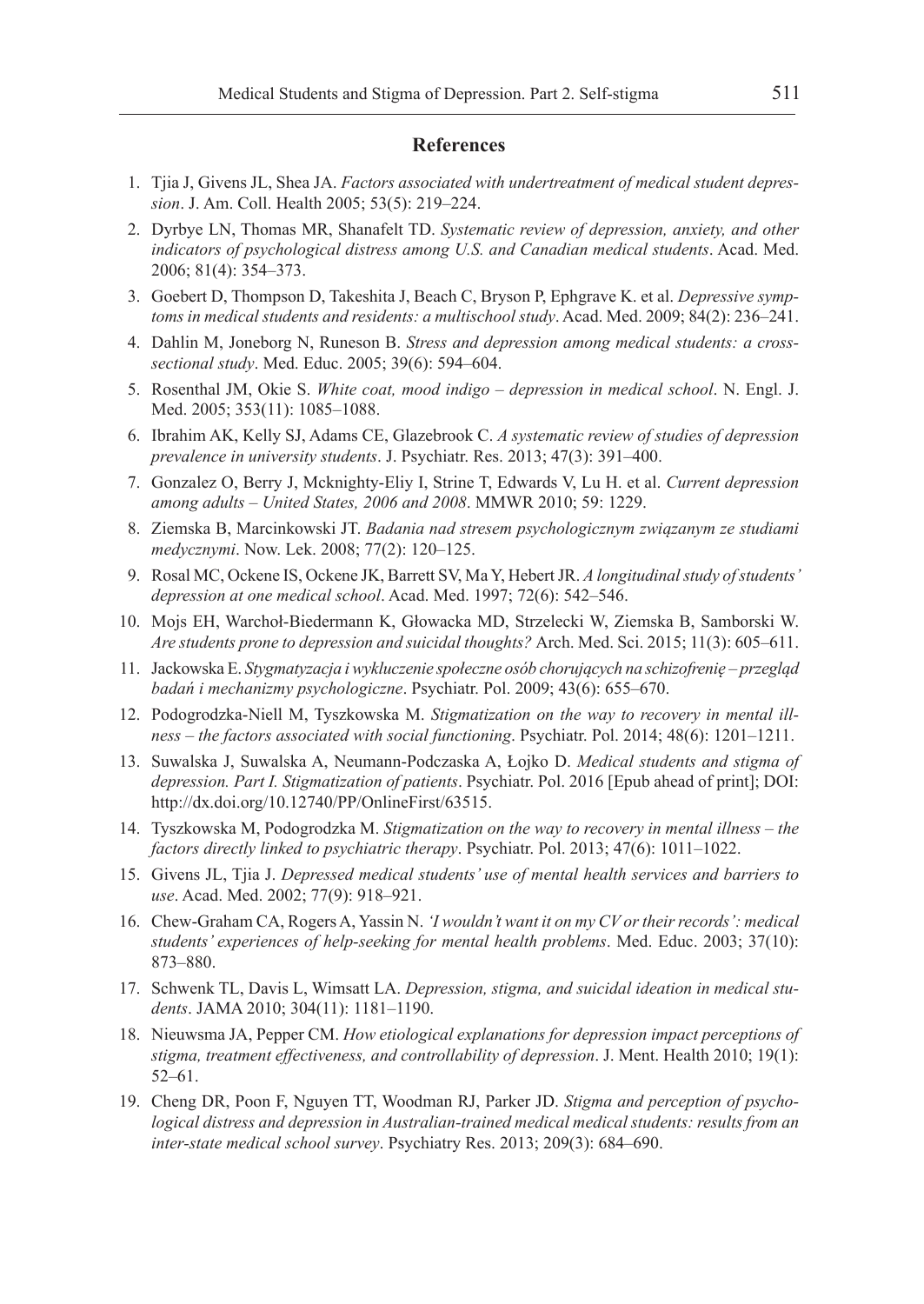- 20. Wimsatt LA, Schwenk TL, Sen A. *Predictors of depression stigma in medical students: potential targets for prevention and education*. Am. J. Prev. Med. 2015; 49(5): 703–714
- 21. Gold JA, Johnson B, Leydon G, Rohrbaugh RM, Wilkins KM. *Mental health self-care in medical students: a comprehensive look at help-seeking*. Acad. Psychiatry 2015; 39(1): 37–46.
- 22. Vankar JR, Prabhakaran A, Sharma H. *Depression and stigma in medical students at a private medical college*. Indian J. Psychol. Med. 2014; 36(3): 246–254.
- 23. Marek K, Białoń P, Wichowicz H, Melloch H, Nitka-Siemińska A. *Przesiewowa ocena rozpowszechnienia objawów depresyjnych i lękowych wśród studentów Akademii Medycznej w Gdańsku*. Psychiatria 2005; 2(4): 217–224.
- 24. Dyrbye LN, Eacker A, Durning SJ, Brazeau C, Moutier C, Massie FS. et al. *The impact of stigma and personal experiences on the help-seeking behaviors of medical students with burnout*. Acad. Med. 2015; 90(7): 961–969.
- 25. Tereszko A, Drozdowicz K, Szymura MF, Taurogiński B, Tuleja A, Korzeniowski W. et al. *Burnout, neurotic symptoms and coping strategies in medical students*. Arch. Psychiatr. Psychother. 2015; 4: 17–22.
- 26. Suwalska J. *Wiedza o objawach i leczeniu depresji badanie wśród studentów poznańskich uczelni*. In: Nyćkowiak J, Leśny J, Panfil M. ed. *Badania i Rozwój Młodych Naukowców w Polsce 2015*. Poznan: Young scientists; 2015. p. 122
- 27. Suwalska J. *Ocena wiedzy studentów na temat depresji i jej leczenia przy zastosowaniu kwestionariuszaInternational Depression Literacy Survey*. In: Leśny J, Nyćkowiak J. ed. *Badania i rozwój młodych naukowców w Polsce. Nauki medyczne i nauki o zdrowiu*. Część I. Poznan: Young scientists; 2016. p. 98–103
- 28. Hickie AMI, Davenport TA, Luscombe GM, Rong Y, Hickie ML, Bell MI. *The assessment of depression awareness and help-seeking behaviour: experiences with the International Depression Literacy Survey*. BMC Psychiatry 2007; 7: 4827.
- 29. Tully C. Critical synthesis package: international depression literacy survey. MedEdPORTAL Publications 2014; https://www.mededportal.org/publication/9667 [retrieved: 11.07.2015].
- 30. Filipcic I, Pavicic D, Filipcic A, Hotujac L, Begic D, Grubisin J. et al. *Attitudes of medical staff towards the psychiatric label "schizophrenic patient" tested by an anti-stigma questionnaire*. Coll. Antropol. 2003; 27(1): 301–307.
- 31. Sayarifard A, Ghadirian L, Mohit A, Eftekhar M, Badpa M, Rajabi F. *Assessing mental health literacy: What medical sciences students' know about depression*. Med. J. Islam. Repub. Iran 2015; 29: 161.
- 32. Chavis S. *Depression stigma higher in medical students*. http://psychcentral.com/news /2010/09/21/depression-stigma-higher-in-medical-students/18468.html [retrieved: 21.01.2016].
- 33. Stubbs A. *Reducing mental illness stigma in health care students and professionals: a review of the literature*. Australas Psychiatry 2014; 22(6): 579–584.
- 34. Nguyen M. *Why medical school is depressing and what we should be doing about it*. AMSJ 2011; 2(1): 65–68.
- 35. Suwalska A, Abramowicz M, Rybakowski J. *Długoterminowa ocena nastroju w chorobie afektywnej dwubiegunowej*. Psychiatr. Pol. 2012; 46(5): 771–780.
- 36. Grant A, Mattick K, Jones D, Winter P. *Identyfying good practice among medical schools in the support of students with mental health concerns*. http://www.gmc-uk.org/about/research/25018. asp [retrieved: 08.09.2016].